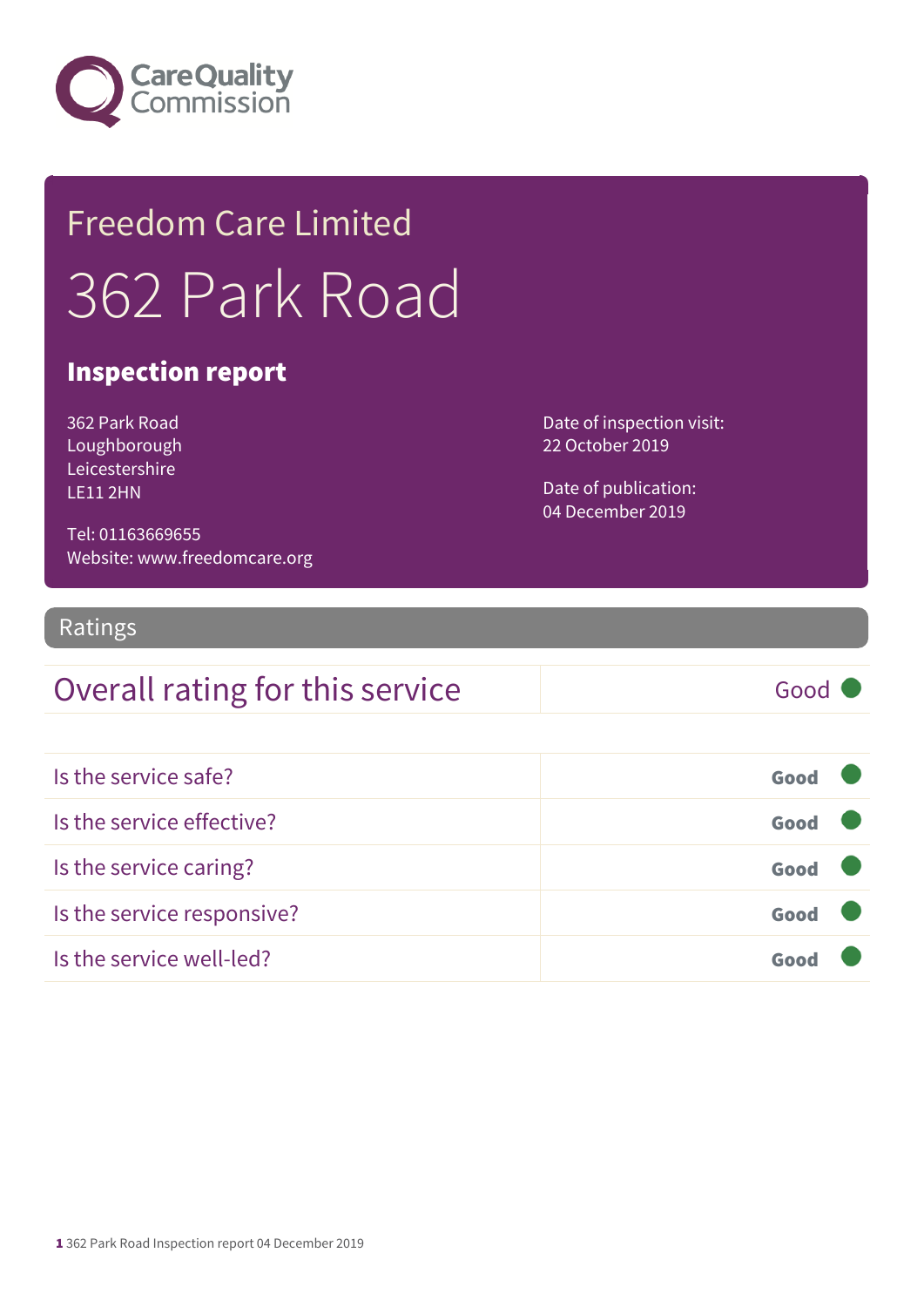### Summary of findings

#### Overall summary

#### About the service

362 Park Road is a residential care home. This service supports people with learning disabilities and/or autism; The service is registered to care for one person; there was one person living at the service at the time of the inspection.

The service has been developed and designed in line with the principles and values that underpin Registering the Right Support and other best practice guidance. This ensures that the person who used the service can live as full a life as possible and achieve the best possible outcomes. The principles reflect the need for people with learning disabilities and/or autism to live meaningful lives that include control, choice, and independence. The person using the service received planned and co-ordinated person-centred support that is appropriate and inclusive for them.

There were deliberately no identifying signs, intercom, cameras, industrial bins or anything else outside to indicate it was a care home. Staff were also discouraged from wearing anything that suggested they were care staff when coming and going with the person.

#### People's experience of using this service and what we found

The person and their relative were happy with the support they received and felt safe living at the service. Staff knew what to do to keep the person safe and were confident any concerns would be taken seriously. Risks to the person's well-being and safety were assessed, recorded and kept up to date. Staff supported the person to manage these risks effectively. The person received support to take their medicines safely.

Staff had the skills and knowledge they needed to meet the person's needs. They received regular support, guidance and supervision to enable them to provide effective care and support. Staff supported the person to maintain their health and well-being and access the healthcare they needed. The person was supported to have maximum choice and control of their lives and staff supported them in the least restrictive way possible and in their best interests; the policies and systems in the service supported this practice.

The person was supported by staff who knew them well, respected their individuality and diversity, and treated them with respect.

The person was supported to develop care plans that were specific to them. These plans were regularly reviewed to keep them up to date. The person was supported to maintain relationships with people who were important to them, pursue hobbies and interests and be a part of their local community.

The registered manager provided clear and consistent leadership and support for staff to be able to do their job effectively. The provider's quality assurance processes were effective in driving improvements to the service.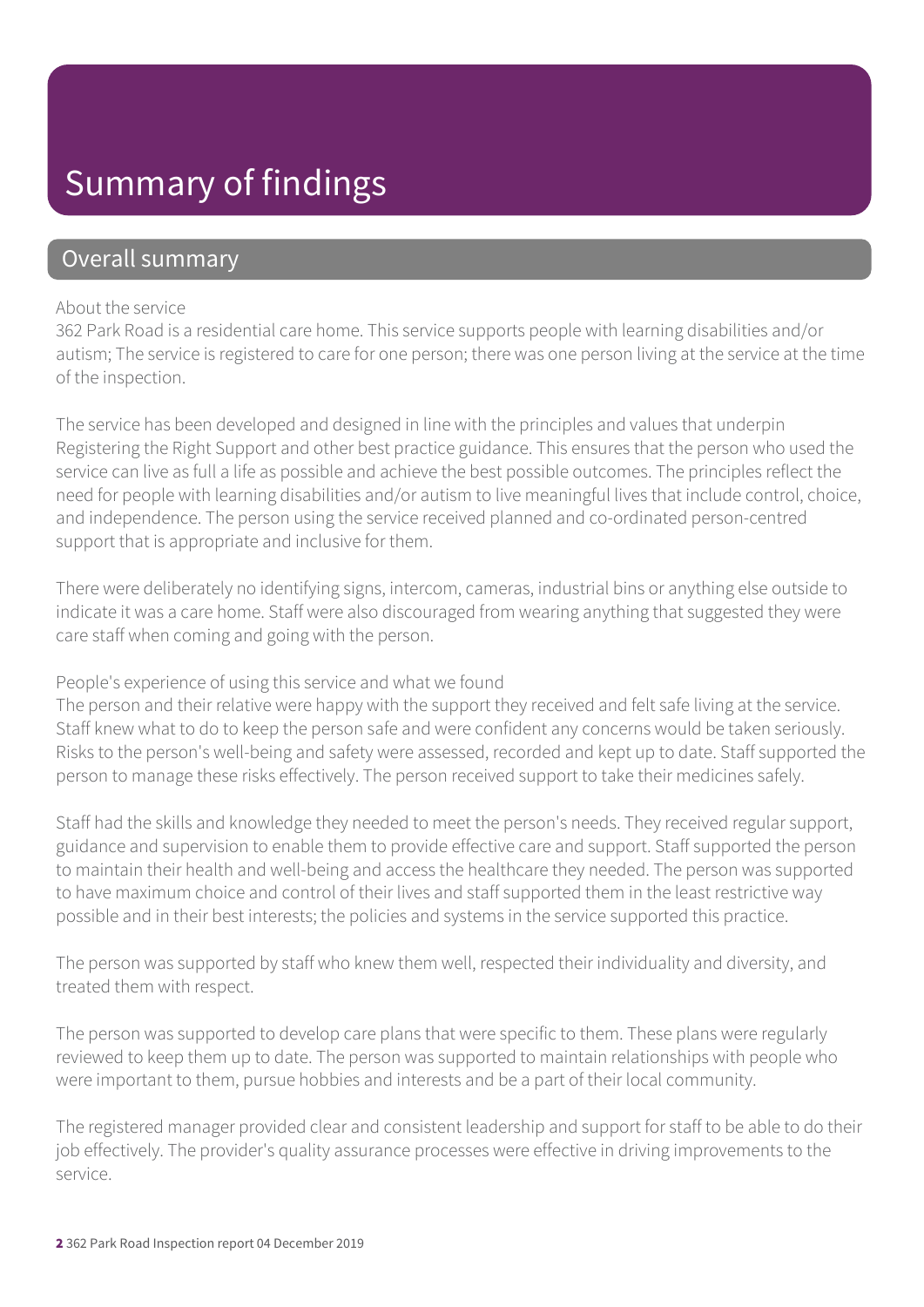For more details, please see the full report which is on the CQC website at www.cqc.org.uk

Rating at last inspection The last rating for this service was good (published 28 April 2017).

Why we inspected This was a planned inspection based on the previous rating.

Follow up

We will continue to monitor information we receive about the service until we return to visit as per our reinspection programme. If we receive any concerning information we may inspect sooner.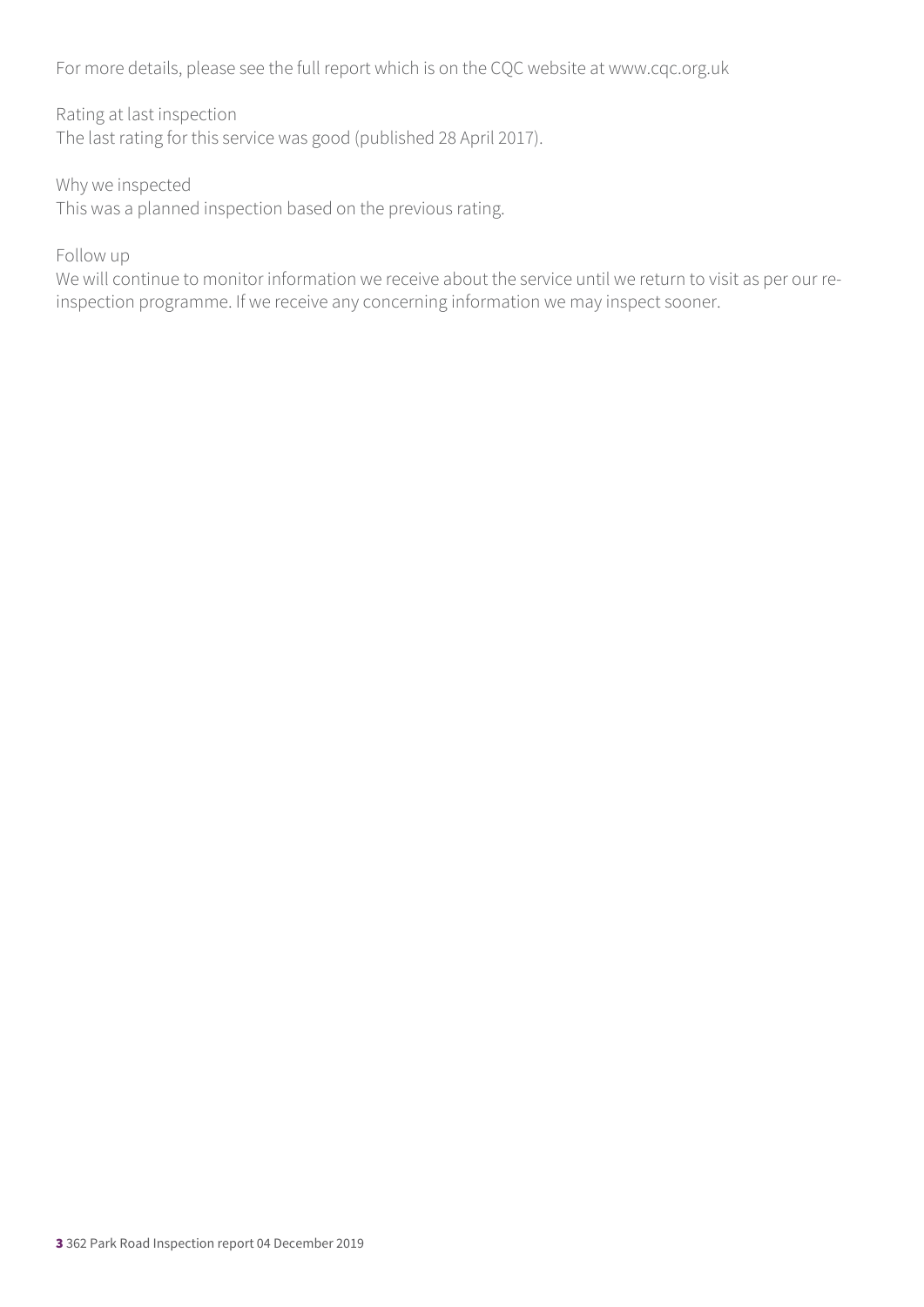### The five questions we ask about services and what we found

We always ask the following five questions of services.

| Is the service safe?                          | Good |
|-----------------------------------------------|------|
| The service remained safe.                    |      |
| Details are in our safe findings below.       |      |
| Is the service effective?                     | Good |
| The service remained effective.               |      |
| Details are in our effective findings below.  |      |
| Is the service caring?                        | Good |
| The service remained caring.                  |      |
| Details are in our caring findings below.     |      |
| Is the service responsive?                    | Good |
| The service remained responsive.              |      |
| Details are in our responsive findings below. |      |
| Is the service well-led?                      | Good |
| The service remained well-led.                |      |
| Details are in our well-led findings below.   |      |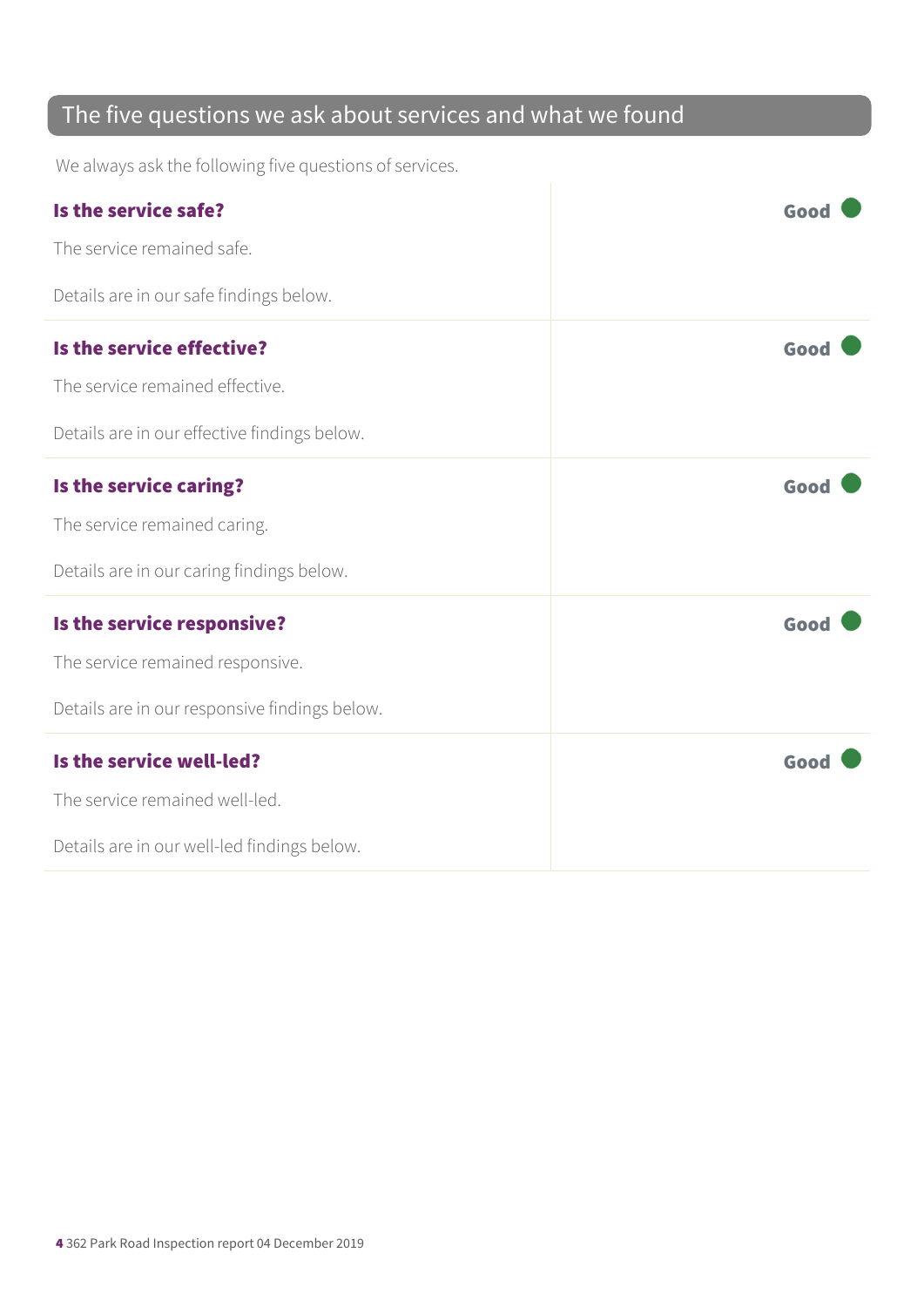

# 362 Park Road

#### Detailed findings

### Background to this inspection

#### The inspection

We carried out this inspection under Section 60 of the Health and Social Care Act 2008 (the Act) as part of our regulatory functions. We checked whether the provider was meeting the legal requirements and regulations associated with the Act. We looked at the overall quality of the service and provided a rating for the service under the Care Act 2014.

Inspection team The inspection team consisted of one inspector.

#### Service and service type

362 Park Road is a 'care home'. People in care homes receive accommodation and nursing or personal care as single package under one contractual agreement. CQC regulates both the premises and the care provided, and both were looked at during this inspection.

The service had a manager registered with the Care Quality Commission. This means that they and the provider are legally responsible for how the service is run and for the quality and safety of the care provided.

#### Notice of inspection

We gave the service 24 hours' notice of the inspection. This was because the service is small and the person using the service and staff are often out; we wanted to be sure they would be around to speak with us.

#### What we did before the inspection

We reviewed information we had received about the service since the last inspection. We sought feedback from the local authority. The provider was not asked to complete a provider information return prior to this inspection. This is information we require providers to send us to give some key information about the service, what the service does well and improvements they plan to make. We took this into account when we inspected the service and made the judgements in this report.

#### During the inspection

We spoke with the person using the service, one relative, the registered manager, deputy manager and a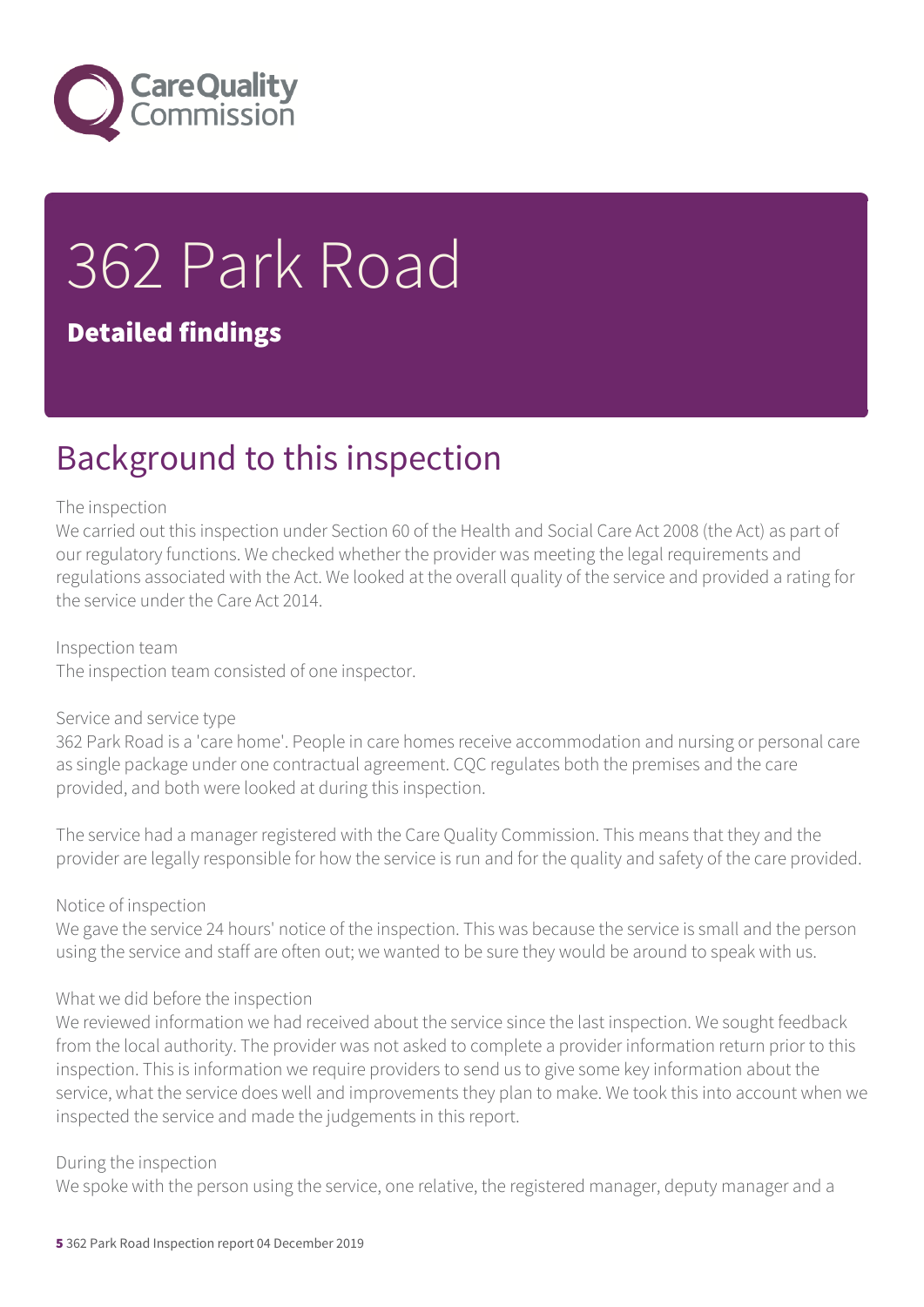support worker. We reviewed one care plan and medicines records. We reviewed two staff recruitment files and information relating to the induction, training and supervision of staff. We saw records of internal and external safety checks of the premises. We looked at audits to monitor and improve the service and the processes and other records relating to the day to day management of the service, including policies and procedures.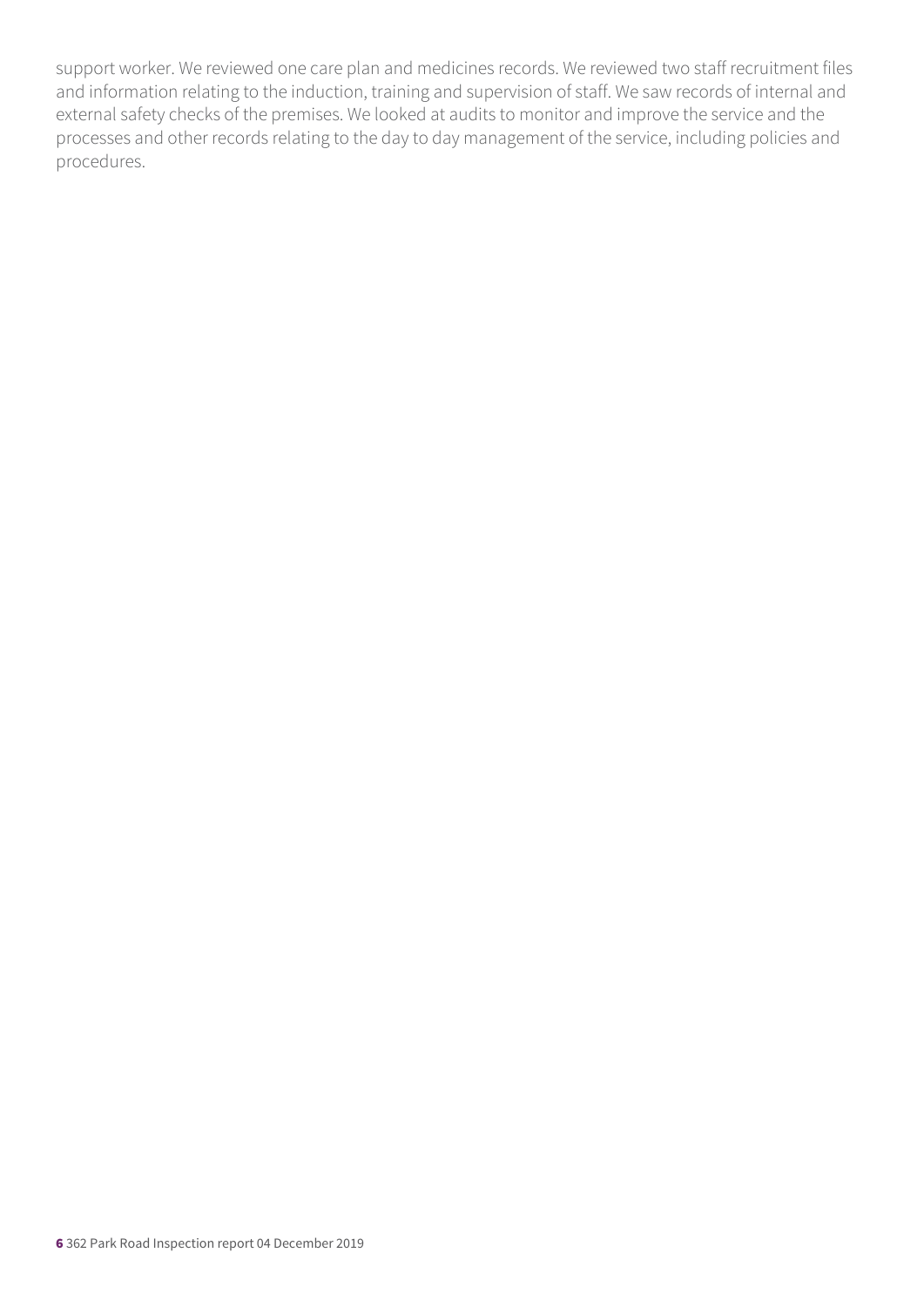### Is the service safe?

### Our findings

Safe – this means we looked for evidence that people were protected from abuse and avoidable harm.

At the last inspection this key question was rated as good. At this inspection this key question has remained the same. This meant people were safe and protected from avoidable harm.

Systems and processes to safeguard people from the risk of abuse

- The person felt safe using the service. They told us, "I feel safe here, it's alright. I can talk to staff and [registered manager]."
- The provider had effective safeguarding systems in place. The registered manager understood their responsibilities about keeping the person safe, protecting them from potential discrimination and reporting concerns to other agencies.
- Staff had completed training in safeguarding and knew what to do to make sure the person was protected from avoidable harm or abuse.

Assessing risk, safety monitoring and management

- Risk assessments were in place to support the person to be as independent as possible, in and away from the service.
- Risk assessments were regularly reviewed and captured the person's wishes and needs.
- Positive behaviour support plans and guidance was in place to ensure the person was supported in line with best practice.
- Maintenance records showed checks were carried on installations, equipment and the premises. An evacuation plan was in place to support the person and staff in the event of an emergency.

Staffing and recruitment

- The person told us there were always enough staff around to help them. Staff and records confirmed the person was supported by a small team of staff who they knew well.
- Effective recruitment procedures ensured the person was supported by staff with the appropriate experience and character. This included completing Disclosure and Barring Service (DBS) checks. A DBS check allows employers to check whether the applicant has any convictions or whether they have been barred from working in care and support services.

#### Using medicines safely

- Medicines were stored, administered and managed safely and as prescribed.
- The person's capacity to administer their own medicine had been assessed and outcomes recorded in their medicine care plan. This detailed the support they needed and their abilities.
- The person's medicines were reviewed regularly which helped to make sure they were not taking unnecessary medicines. Protocols were in place to ensure the person was safe in the event they declined their medicines.
- Staff had completed training and competency assessments were carried out to check staff were following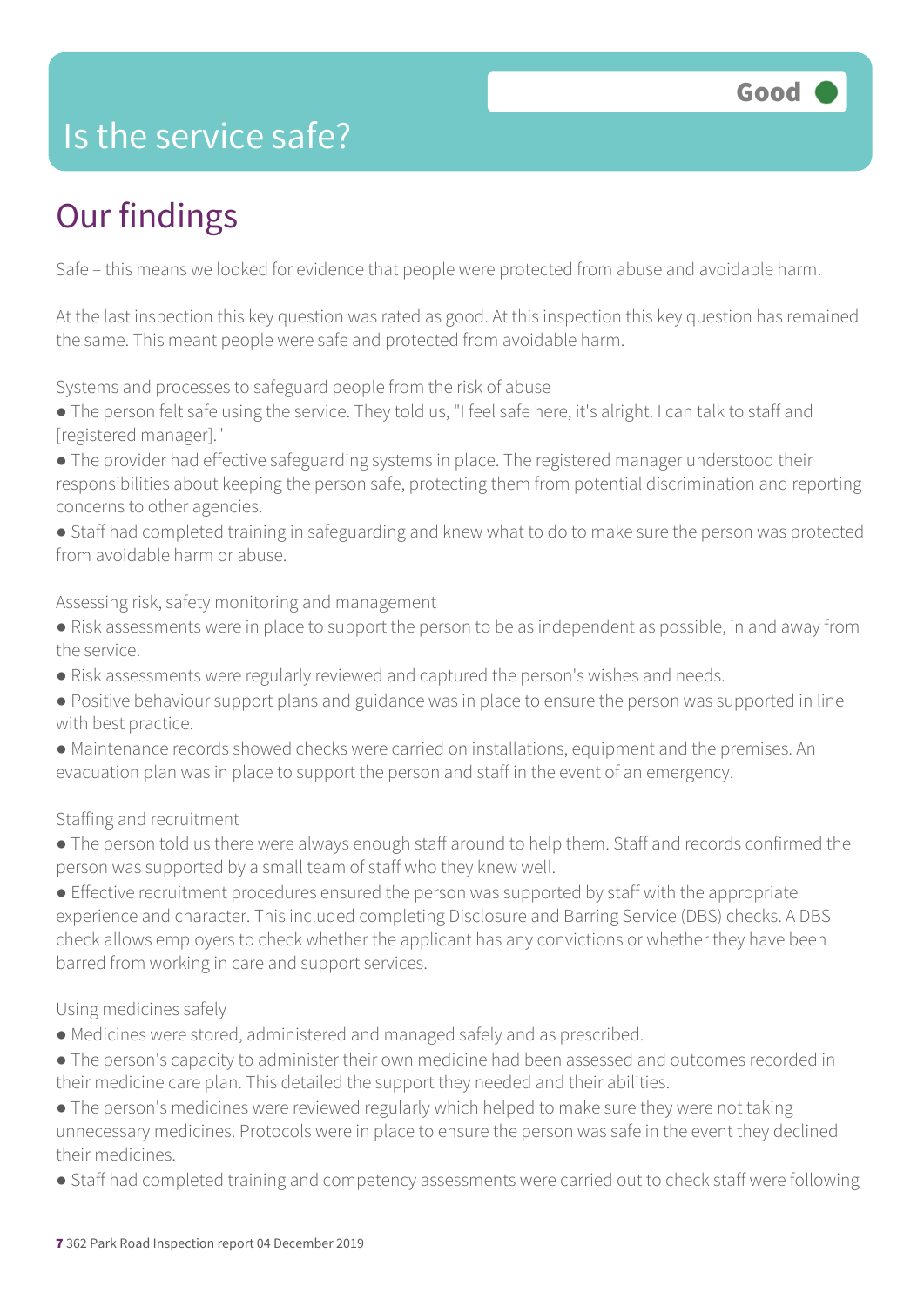the correct procedures.

Preventing and controlling infection

● Staff were trained in infection control and demonstrated a good understanding of the systems in place.

● Staff involved in the person in keeping their home clean and to observe good hygiene practice, such as washing hands.

Learning lessons when things go wrong

- Lessons were learned when things went wrong.
- Accidents and incidents were reviewed to look for themes or patterns. This information was used to make changes to reduce the risk of recurrence.
- Debriefing meetings took place after incidents which provided an opportunity for reflection and learning.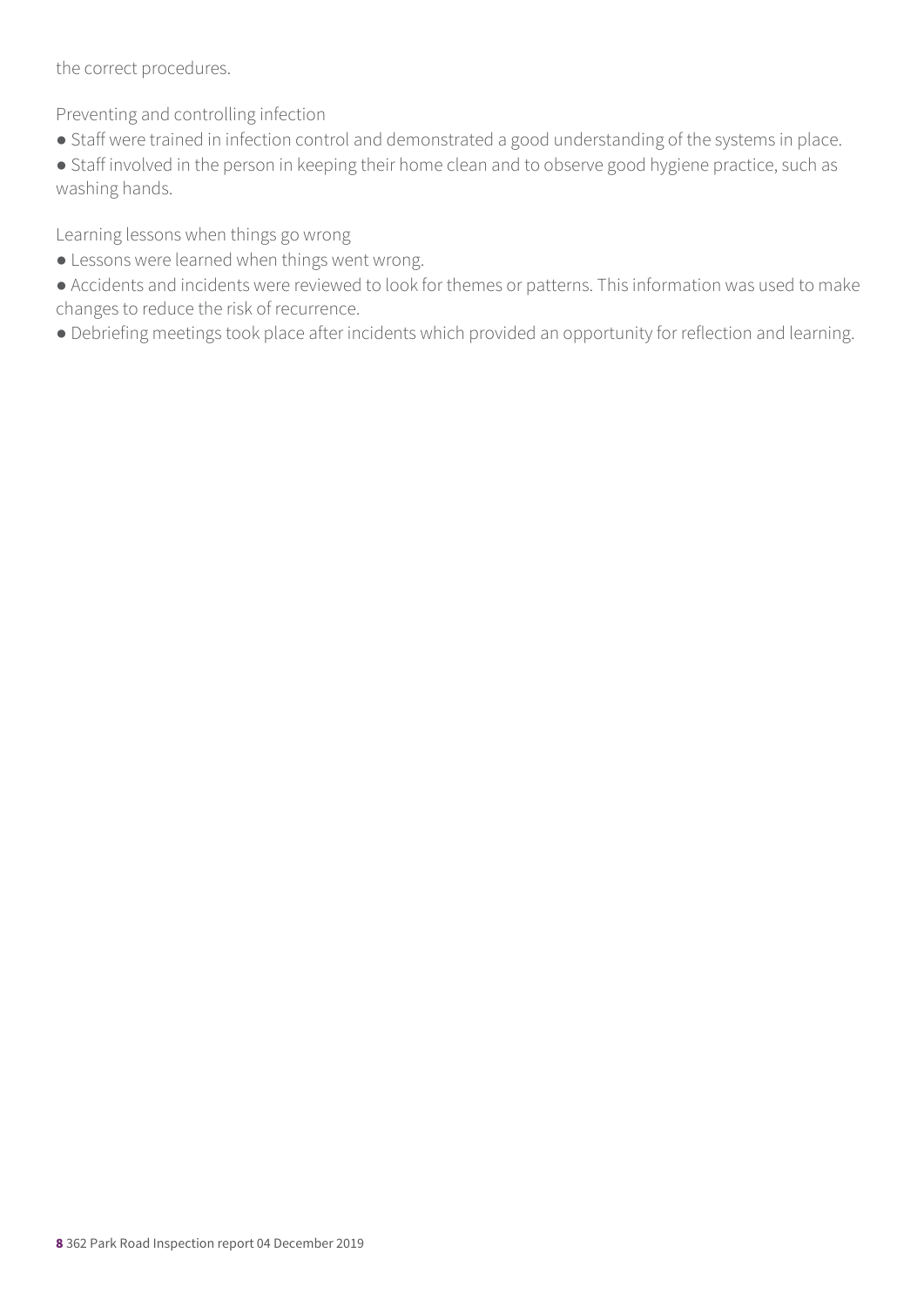### Is the service effective?

### Our findings

Effective – this means we looked for evidence that people's care, treatment and support achieved good outcomes and promoted a good quality of life, based on best available evidence.

At the last inspection this key question was rated as good. At this inspection this key question has remained the same. This meant people's outcomes were consistently good, and people's feedback confirmed this.

Assessing people's needs and choices; delivering care in line with standards, guidance and the law

- The person's needs had been assessed before they moved into the service to ensure they could be met. Assessments were completed with input from relevant specialists, including the community mental health team.
- The person was supported to set goals to help them develop their skills and become more independent.
- The person confirmed staff understood their needs and provided the support they required.

Staff support: induction, training, skills and experience

- Staff said they received good training, including training specific to the person's needs, which gave them the skills they needed to do their job. The registered manager had a record of all training staff had completed and when refresher courses were due.
- Staff were supported to complete development training and national qualifications in social care.
- Staff had regular meetings with their line manager to receive support and guidance about their work and to discuss training and development needs. Staff told us they received good support.

Supporting people to eat and drink enough to maintain a balanced diet

- The person was encouraged to shop for food and prepare their own meals, to maximise their independence. Staff supported them to plan meals that provided a balanced diet.
- Staff supported the person to understand healthy eating, whilst also respecting the person's right to make their own choices and decisions.

Staff working with other agencies to provide consistent, effective, timely care; Supporting people to live healthier lives, access healthcare services and support

- The service had systems in place to plan referrals to external services and to maintain care and support. Staff worked with local health services to ensure the person received the support they needed. Examples included their GP, psychiatrist and mental health nurses.
- Care records showed staff had responded to any concerns or changes about the person's health or wellbeing in a timely manner, and respected the person's right to refuse care or treatment on occasions.
- Staff had recorded the outcome of appointments, including any advice or guidance.

Ensuring consent to care and treatment in line with law and guidance

The Mental Capacity Act 2005 (MCA) provides a legal framework for making particular decisions on behalf of people who may lack the mental capacity to do so for themselves. The Act requires that, as far as possible, people make their own decisions and are helped to do so when needed. When they lack mental capacity to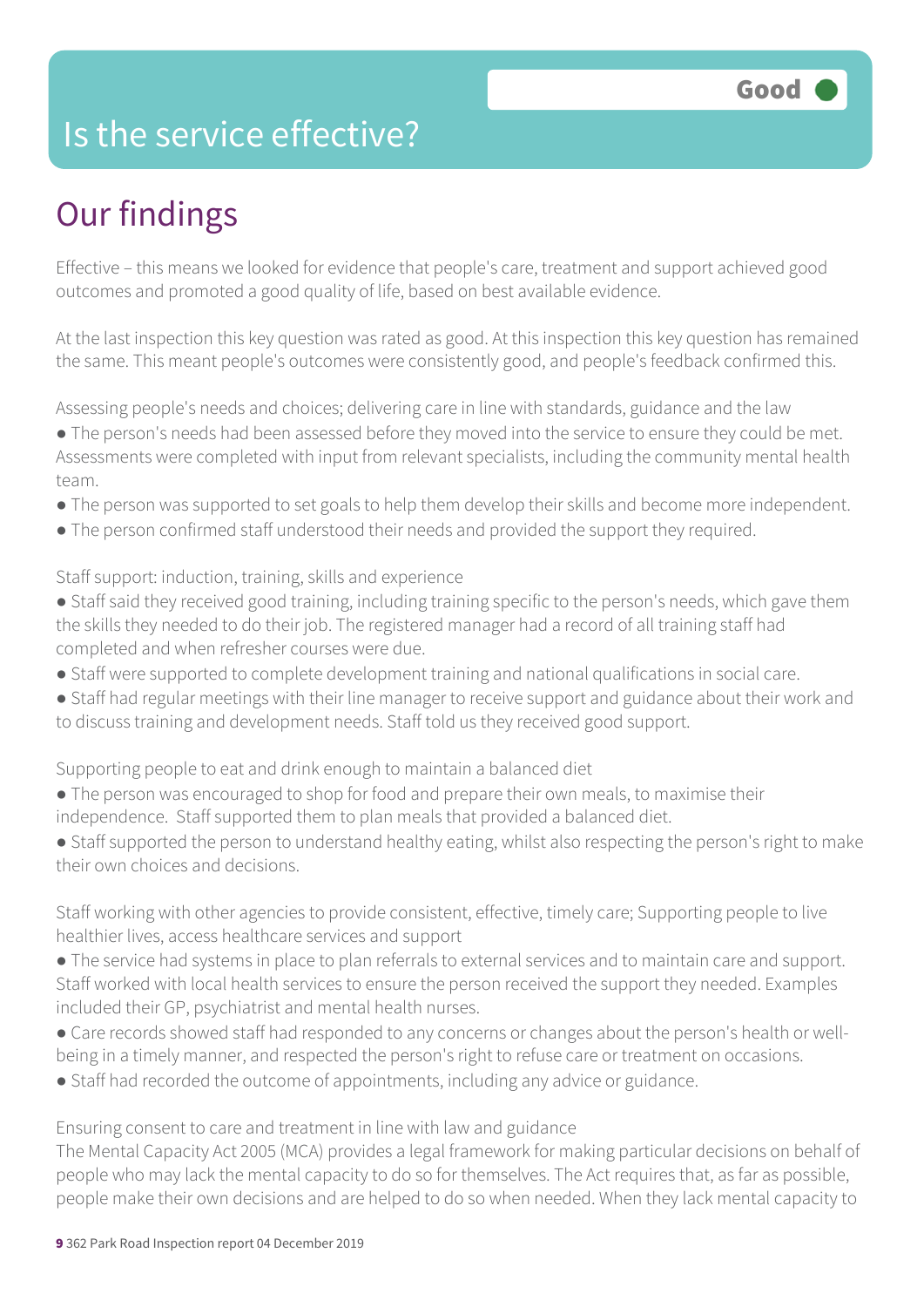take particular decisions, any made on their behalf must be in their best interests and as least restrictive as possible.

People can only be deprived of their liberty to receive care and treatment when this is in their best interests and legally authorised under the MCA. In care homes, and some hospitals, this is usually through MCA application procedures called the Deprivation of Liberty Safeguards (DoLS). We checked whether the service was working within the principles of the MCA, and whether any conditions on authorisations to deprive a person of their liberty had the appropriate legal authority and were being met.

● Staff understood the importance of supporting the person to make decisions about their day to day lives. We observed a staff member consulting with the person and respecting their choices throughout the inspection visit.

● The provider promoted a culture of reducing restrictions. Physical interventions were used as a last resort when other strategies had been tried and failed. The person had not been subject to any restrictions on their freedom.

● Further development of care records was required in order to reflect potential fluctuations in the person's mental capacity. The registered manager told us they would action this following our inspection.

Adapting service, design, decoration to meet people's needs

● The service was furnished and decorated to suit the person's individual tastes. They told us, "I like to display my models and things I have made. I choose my furniture."

● The premises was maintained to a good standard and in good decor throughout. Repairs were attended to in a timely way.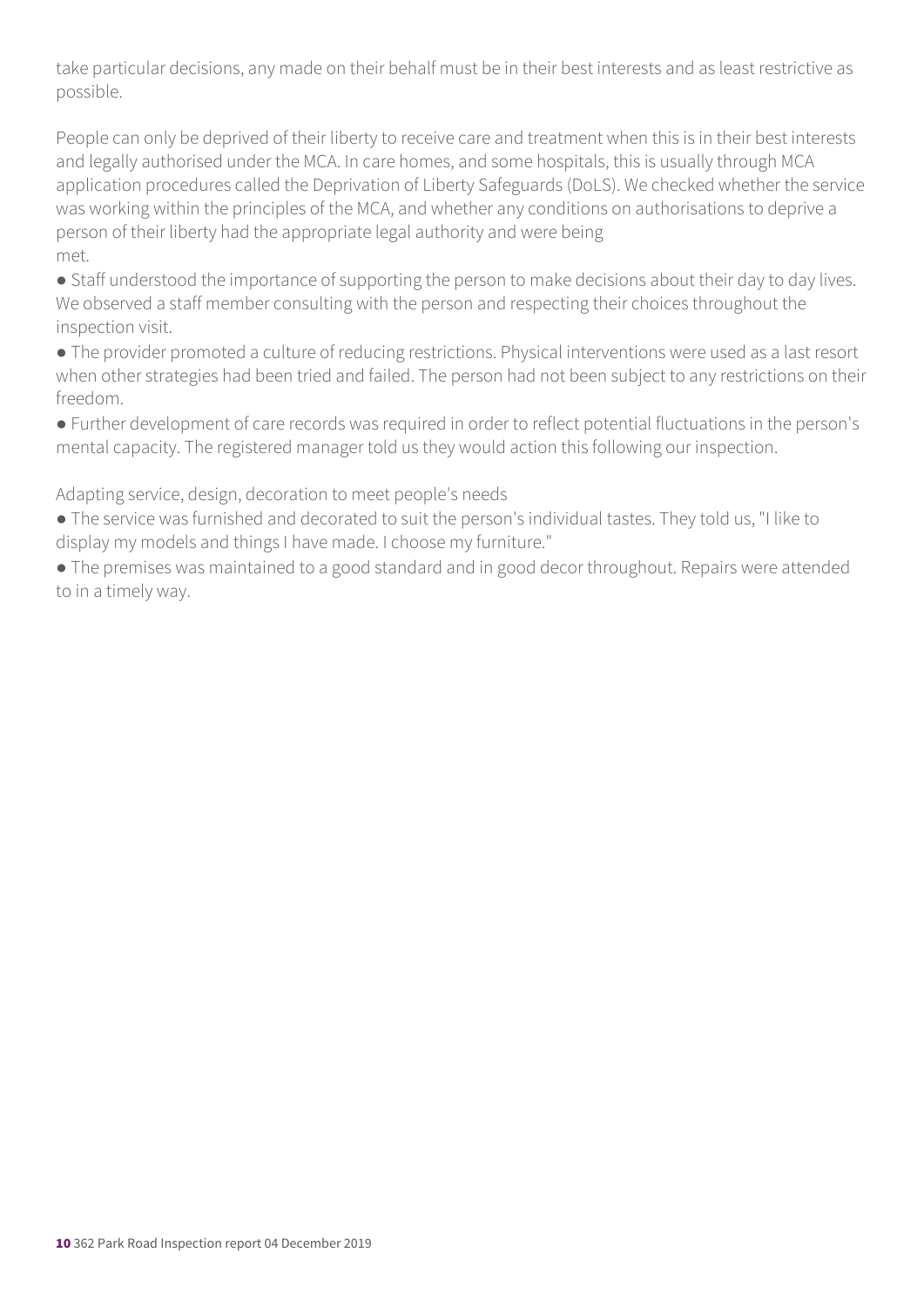### Is the service caring?

### Our findings

Caring – this means we looked for evidence that the service involved people and treated them with compassion, kindness, dignity and respect.

At the last inspection this key question was rated as good. At this inspection this key question has remained the same. This meant people were supported and treated with dignity and respect; and involved as partners in their care.

Ensuring people are well treated and supported; respecting equality and diversity

- The person told us they liked the staff that supported them. They spoke about positive relationships with staff who had supported them for sometime but also enjoyed meeting new staff. New staff were introduced to the person before they started to support them.
- We observed positive interactions, the person spoke openly with staff about what they wanted to do and about things that were worrying them.
- Staff knew the person well, they were able to tell us about their needs and diversity, their preferred routines and the things that were important to them

Supporting people to express their views and be involved in making decisions about their care; Respecting and promoting people's privacy, dignity and independence

- The person was supported to express their views and make decisions about their care and treatment. Their relative told us, "Staff communicate with [Name] and myself really well. I am very involved in [Name] care, staff feedback to me."
- The person was comfortable approaching staff and starting conversations or informing staff about their wishes or choices.
- There were regular meetings with staff, where the person expressed their views and set out what they wanted to happen. This helped the person to set goals they wished to achieve to become more independent.
- We observed the person was very involved in cleaning and maintaining their home on a day to day basis, working alongside staff or undertaking tasks independently.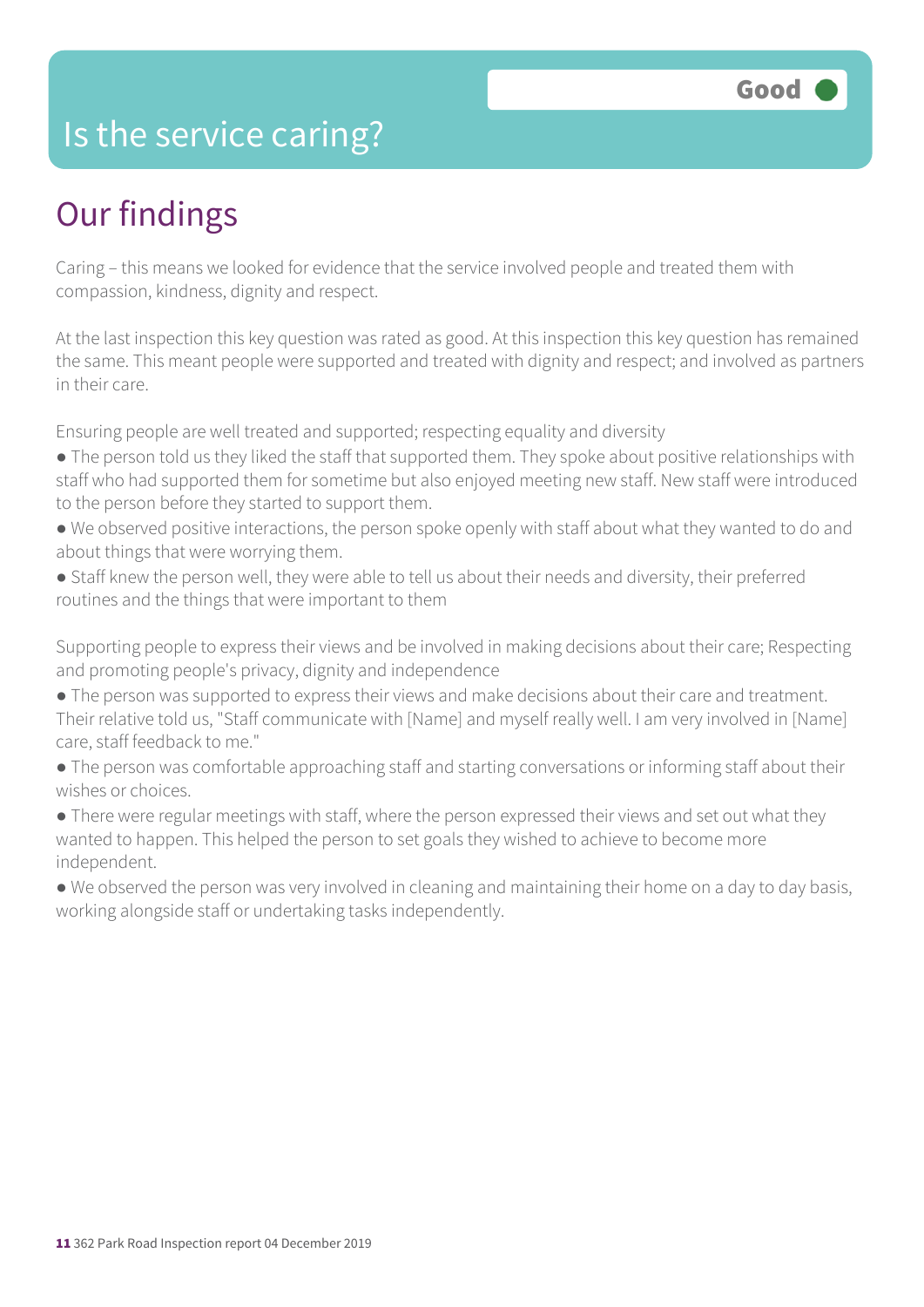### Is the service responsive?

### Our findings

Responsive – this means we looked for evidence that the service met people's needs.

At the last inspection this key question was rated as Good. At this inspection this key question has remained the same. This meant people's needs were met through good organisation and delivery.

Planning personalised care to ensure people have choice and control and to meet their needs and preferences

- Staff knew the person's likes, dislikes and preferences. They used this information to provide support in the way the person wanted, and respond to fluctuations in their moods and well-being in a timely manner.
- The person was supported to make choices and have as much control and independence as possible.

• There was a clear care and support plan which set out how the person's needs should be met. They regularly spoke with the registered manager to review their plan. Plans included goals the person wanted to achieve and had been updated where needed.

Meeting people's communication needs

Since 2016 onwards all organisations that provide publicly funded adult social care are legally required to follow the Accessible Information Standard (AIS). The standard was introduced to make sure people are given information in a way they can understand. The standard applies to all people with a disability, impairment or sensory loss and in some circumstances to their carers.

● The person's care plan detailed how they communicated and received information. For example, staff had suggested using a communication board to help the person identify staff and planned activities. The person had agreed this and told us they found it useful.

Supporting people to develop and maintain relationships to avoid social isolation; support to follow interests and to take part in activities that are socially and culturally relevant to them

- The person was supported to develop and maintain relationships. This included spending time with relatives. Their relative told us, "[Name] comes to visit me about every two weeks. Staff makes sure a driver is available to bring and collect [name]."
- The person took part in social activities, daily living and was supported to pursue their hobbies and interests. They proudly displayed items they had made around their home and enjoyed talking about them.
- Staff had forged links with the local community to help support the person to be more independent, for example, using the local shops. We saw staff supported the person to go to the supermarket at their request to make a specific purchase.

Improving care quality in response to complaints or concerns

- The person had been given information about the complaints procedure in formats which were appropriate to their needs.
- We observed the person spoke with the registered manager and staff about anything that was worrying them.
- The person's relative told us they had no concerns about the care and support provided, but felt confident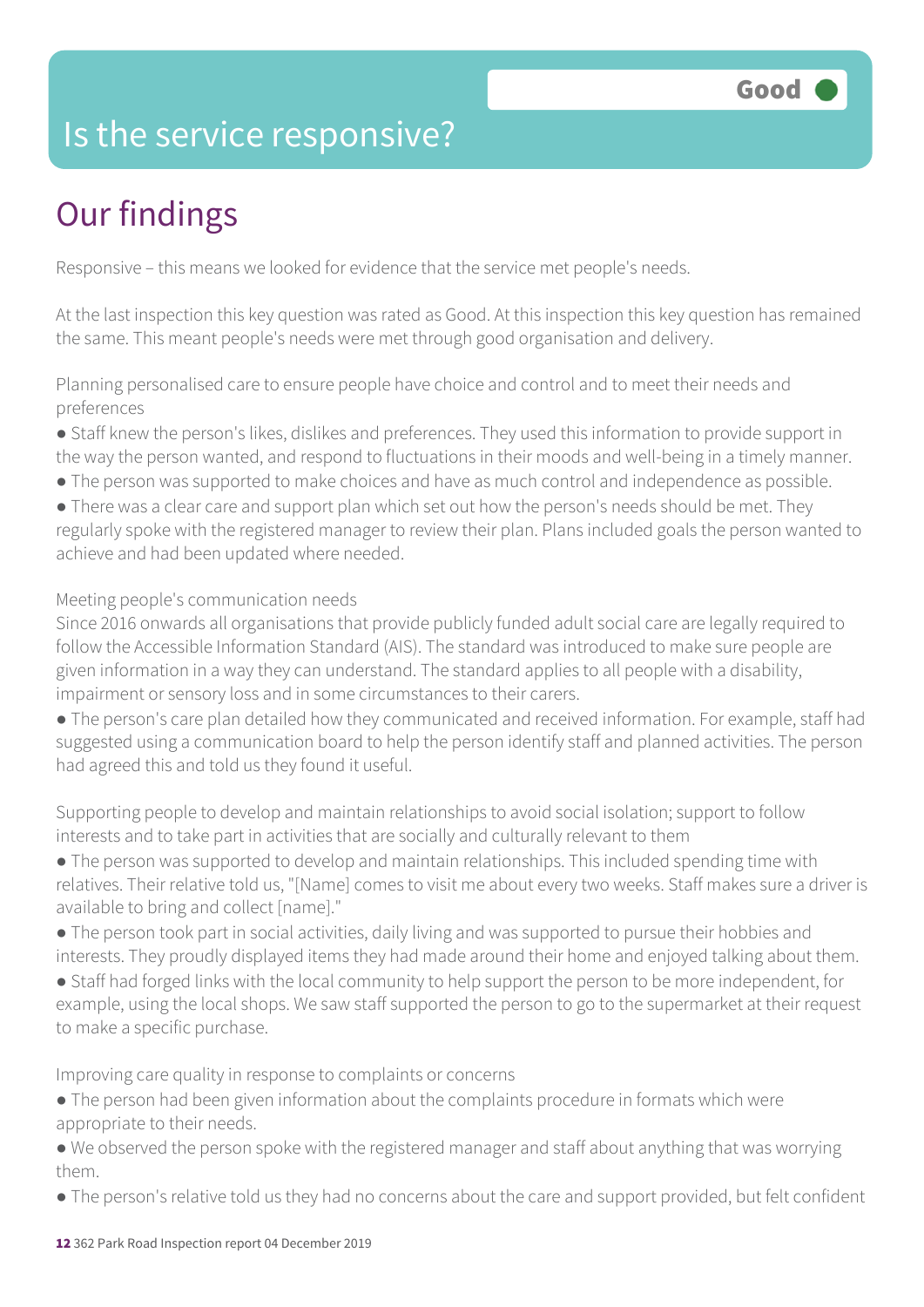to raise these if they arose. No complaints had been received since our last inspection.

End of life care and support

● The person had been supported to think about their end of life wishes and had opportunity to record this in their care plan if they wished.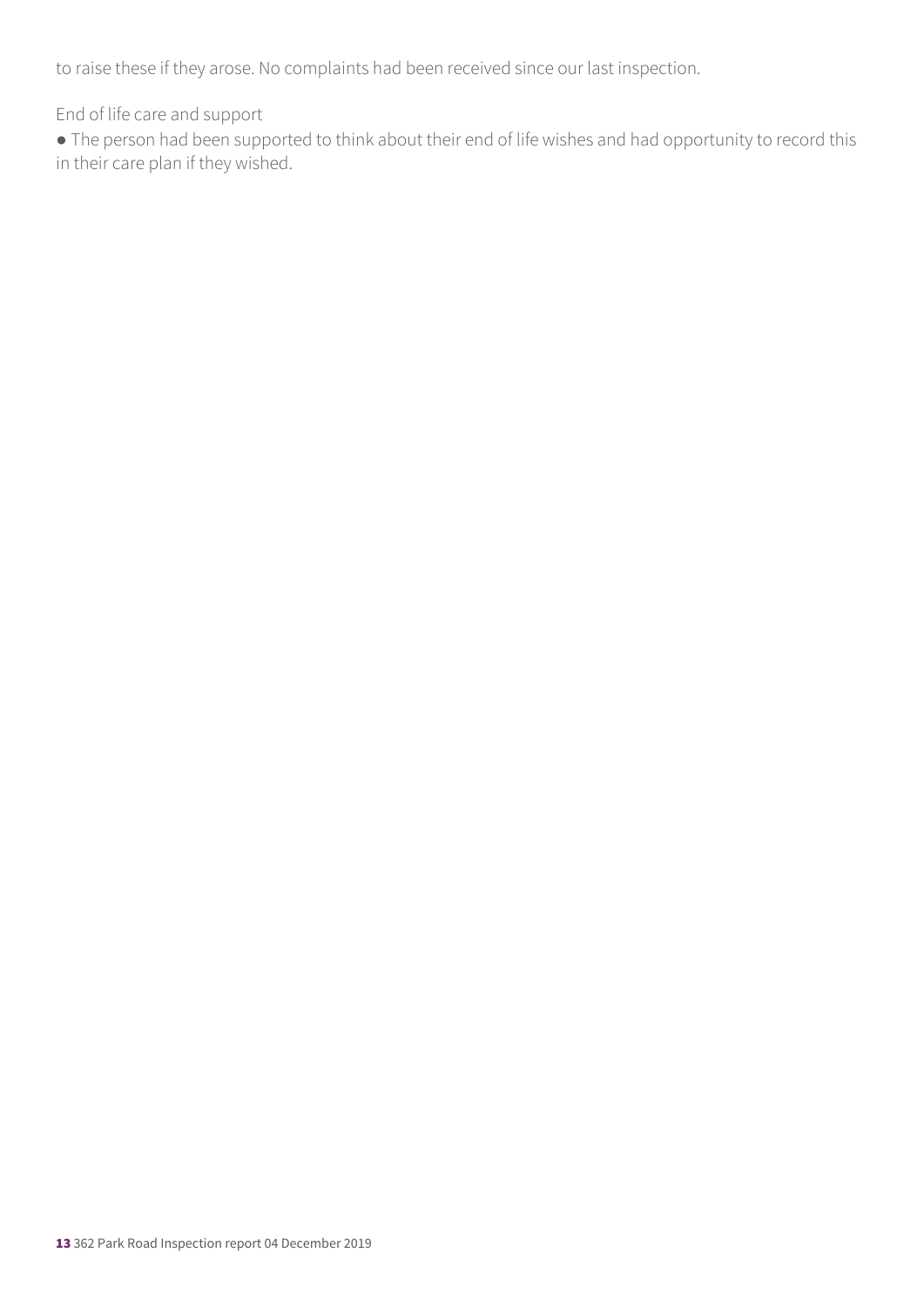### Is the service well-led?

### Our findings

Well-Led – this means we looked for evidence that service leadership, management and governance assured high-quality, person-centred care; supported learning and innovation; and promoted an open, fair culture.

At the last inspection this key question was rated as Good. At this inspection this key question has remained the same. This meant the service was consistently managed and well-led. Leaders and the culture they created promoted high-quality, person-centred care.

Promoting a positive culture that is person-centred, open, inclusive and empowering, which achieves good outcomes for people

- The service promoted an open, inclusive and person-centred approach. The person's relative told us, "Staff respond to [Name] really well and know when something isn't right. I have never had experience of a placement this effective before."
- The registered manager and deputy manager were in daily communication with the person and staff and spent time in the service directing care and support. The person telephoned them on a daily basis, which provided reassurance for them.
- The person and their relatives were involved in developing and reviewing the care and support plan.
- The registered manager spoke openly and honestly throughout the inspection process. They talked about the challenges the service faced, and their plans for implementing and sustaining improvements.

How the provider understands and acts on the duty of candour, which is their legal responsibility to be open and honest with people when something goes wrong

- The provider submitted notifications of significant events, such as incidents and accidents, to CQC in a timely manner and had displayed their ratings which is a legal requirement.
- ●The registered manager was aware of the duty of candour, which sets out how providers should explain and apologise when things have gone wrong with people's care.

Managers and staff being clear about their roles, and understanding quality performance, risks and regulatory requirements

● Quality assurance systems were in place and used effectively to monitor key aspects of the service. Audits and checks were completed on a regular basis by the management team and registered provider to identify any areas for improvement.

● Regular handover and staff meetings provided opportunities to discuss current practice, support and any required changes. A staff member told us, "Management are really good. [Registered manager] will always ask about our physical and emotional well-being. [Registered manager] is very involved in the service and really supportive. Managers take time to listen and always respond if I need to call them. They are supported by the area manager who is also very approachable."

Engaging and involving people using the service, the public and staff, fully considering their equality characteristics

● The service involved the person, their relatives, and staff effectively in a meaningful way. The registered